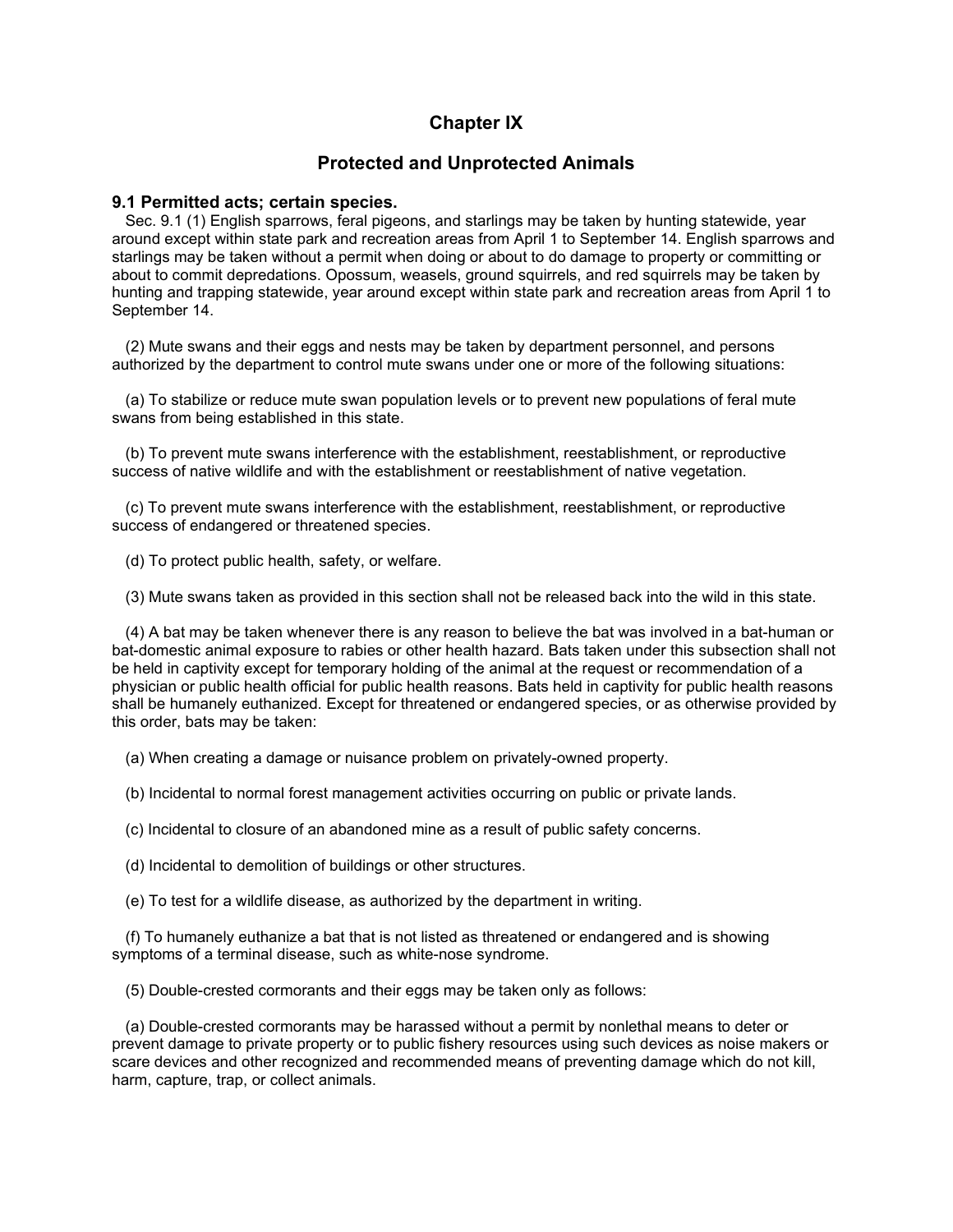(b) Double-crested cormorants may be taken and their eggs destroyed or oiled by department employees and designated agents of department employees at times and by manners identified through a state breeding colony or local breeding population control action which has been submitted to the United States fish and wildlife service.

(6) Individuals of a cervidae species not native to Michigan, including, but not limited to sika deer, fallow deer, mule deer, and hybrids thereof, but excluding red deer, elk, and hybrids thereof, found in the state outside of the perimeter fence of a registered cervidae livestock operation for more than 48 hours that do not bear visible identification may be taken by hunting statewide, year around, except within state park and recreation areas from April 1 to September 14, if the animal is submitted for registration and disease testing in a manner specified by the department by the person killing the animal.

(7) Red deer, elk and hybrids thereof found in zone 3 outside of the perimeter fence of a registered Cervidae livestock operation for more than 48 hours that do not bear visible identification may be taken by hunting year around, except within state park and recreation areas from April 1 to September 14, if the animal is submitted for registration and disease testing in a manner specified by the department by the person killing the animal.

(8) In addition to the provisions of subsections (6) and (7), the wildlife permit specialist may issue a permit authorizing a department employee or federal employee to kill a cervidae species not native to Michigan, including elk, red deer and hybrids thereof, in a specified part of the state during a specified time period, whether or not visibly marked, if all of the following conditions are met:

(a) The animal is documented by a department employee or federal employee to have been outside of the perimeter fence of a registered cervidae livestock operation for more than 48 hours.

(b) No report of release has been filed with the department matching the species of animal and visible identification, if any, on the animal for the locality in which the animal was found.

(c) The department is unable to determine ownership of the animal by the visible identification, if any, displayed on the animal.

(d) The animal is submitted for registration and disease testing in a manner specified by the department.

(9) An individual may take a sick or emaciated deer by an otherwise lawful hunting method if given written or verbal permission from a department representative. The individual shall notify the department within 24 hours after the animal is taken. Any animal taken under this section must be submitted for registration and disease testing in a manner specified by the department.

History: Eff. Mar 31, 1989; Am. 9, 1989, Eff. Sep 1, 1989; Am. 13, 1991, Eff. Sep 1, 1991; Am. 3, 1993, Eff. Jun 15, 1993; Am. 1, 2000, Eff. Feb 1, 2000; Interim Order 3, 2004, Eff. Feb 25, 2004; Am. 4, 2004, Eff. Apr 2, 2004; Am. 9, 2007, Eff. May 11, 2007, Eff. May 11, 2007; Interim Order 2, 2009, Eff. Apr 3, 2009; Am. 9, 2009, Eff. Jun 4, 2009; Am. 18, 2009, Eff. Sept 10, 2009, Am. 01 of 2011, Eff. Jan 13, 2011; Am. 02 of 2011, Eff. Feb 10, 2011; Am. 14, 2013, Eff. Jul 12, 2013; Am. 12, 2018, Eff. Aug. 10, 2018.

# **9.2 Repealed. Am. 1, 1997, Eff. May 1, 1997.**

Publisher's note: This repealed section pertained to hawks, owls, eagles: unlawful acts, certain exception.

### **9.3 Protected animals; unlawful acts.**

Sec. 9.3 (1) Moose, wolverine, and all birds not defined as game, except those listed in section 9.1, shall not be taken at any time, except as authorized elsewhere in this order.

#### (2) Mute swans and bats shall not be taken at any time except as specified in section 9.1.

History: Eff. Mar 31, 1989, Am. 9, 1989, Eff. Jun 7, 1989; Am. 13, 1991, Eff. Jul 11, 1991; Am. 3, 1993, Eff. Jun 15, 1993; Am. 1, 2000, Eff. Feb 1, 2000; Am. 4, 2004, Eff. Apr 2, 2004; Interim Order 2, 2009, Eff. Apr 3, 2009; Am. 9, 2009, Eff. Jun 4, 2009; Am. 18, 2009, Eff. Sep 10, 2009; Am. 6, 2013, Eff. May 10, 2013; Am. 14, 2013, Eff. Jul 12, 2013.